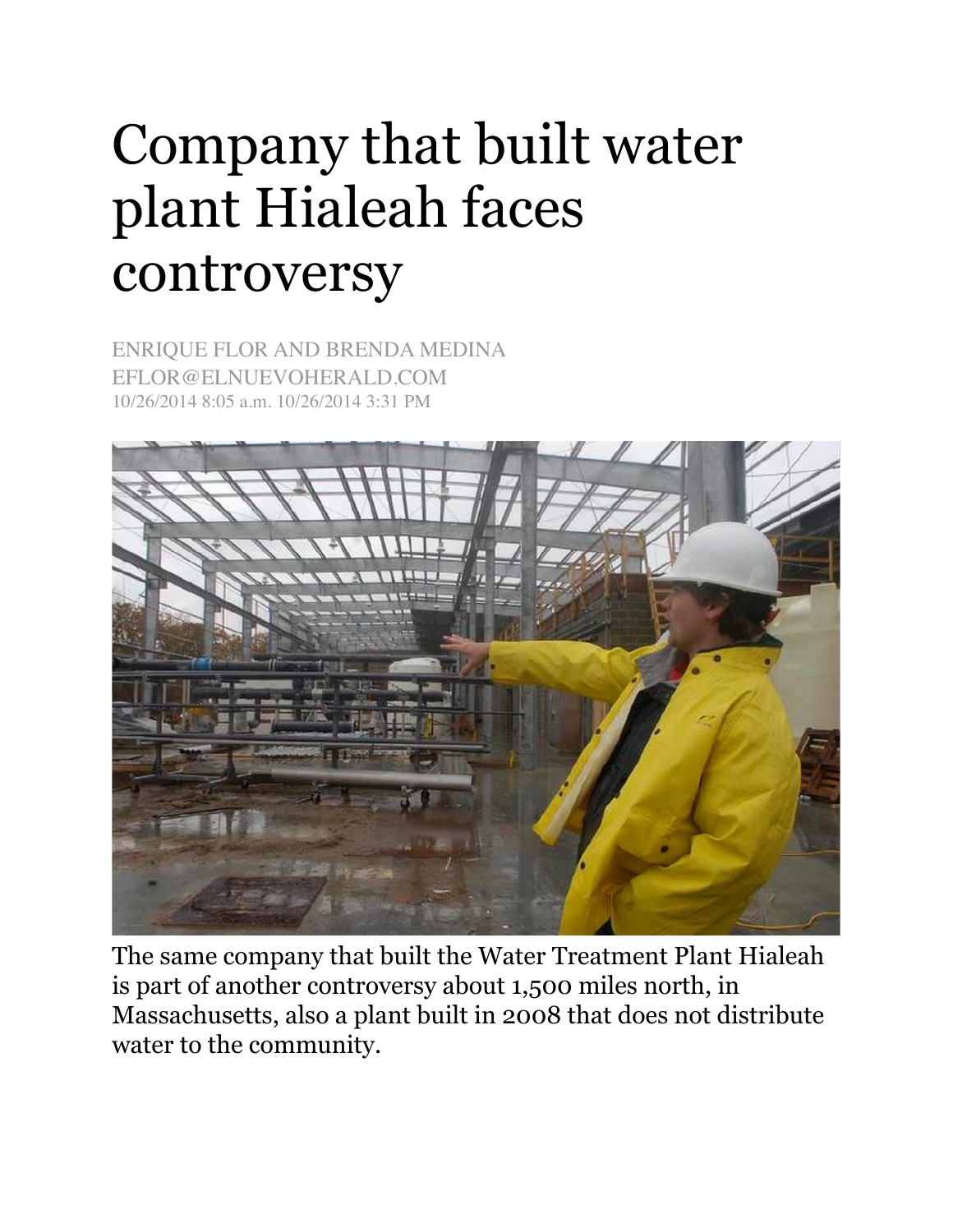[Inima a Spanish corporation that developed the plant Hialeah not](http://translate.googleusercontent.com/translate_c?depth=1&hl=en&rurl=translate.google.com&sl=es&tl=en&u=http://www.elnuevoherald.com/noticias/sur-de-la-florida/article2540800.html&usg=ALkJrhirBHx-BN4X_jCu2_H34CvEhIqYyg)  operating even though it opened a year ago, built a treatment plant water to the city of Brockton faced a number of challenges, from delays in obtaining permits construction to the detection of coliform bacteria in 2010.

Now authorities are considering buying Brockton plant for \$ 88 million, and so get rid of a contract that [requires the city to pay](http://translate.googleusercontent.com/translate_c?depth=1&hl=en&rurl=translate.google.com&sl=es&tl=en&u=http://www.enterprisenews.com/article/20130515/News/305159776&usg=ALkJrhg5-g201A-P8u7_wfQPRDiUO8OXdQ) \$ 6 million annually for water is not distributed. Hialeah City officials said they were unaware of the situation on the ground in Massachusetts.

"I personally am not informed [about the case Brockton plant]," said Armando Vidal, director of the Department of Public Works in Hialeah, when asked about it.

Brockton plant was first built by Inima in the United States and granted the company Hialeah only the second contract in the country. The company has built desalination plants in Europe and the Middle East. For Hialeah, negotiations with Inima occurred during the administration of former Mayor Julio Robaina.

An employee at the plant in Massachusetts said any information would be requested to Moses Pariente, CEO Inima in America. Reached by telephone Wednesday, Pariente told a reporter for the Miami Herald would not offer comment on the case until he would return trip this week.

## ¿Unnecessary plant?

In the midst of a severe drought that threatened the future of the municipality of Brockton leaders in 2002 signed a contract with Aquaria LLC, an association created by the American company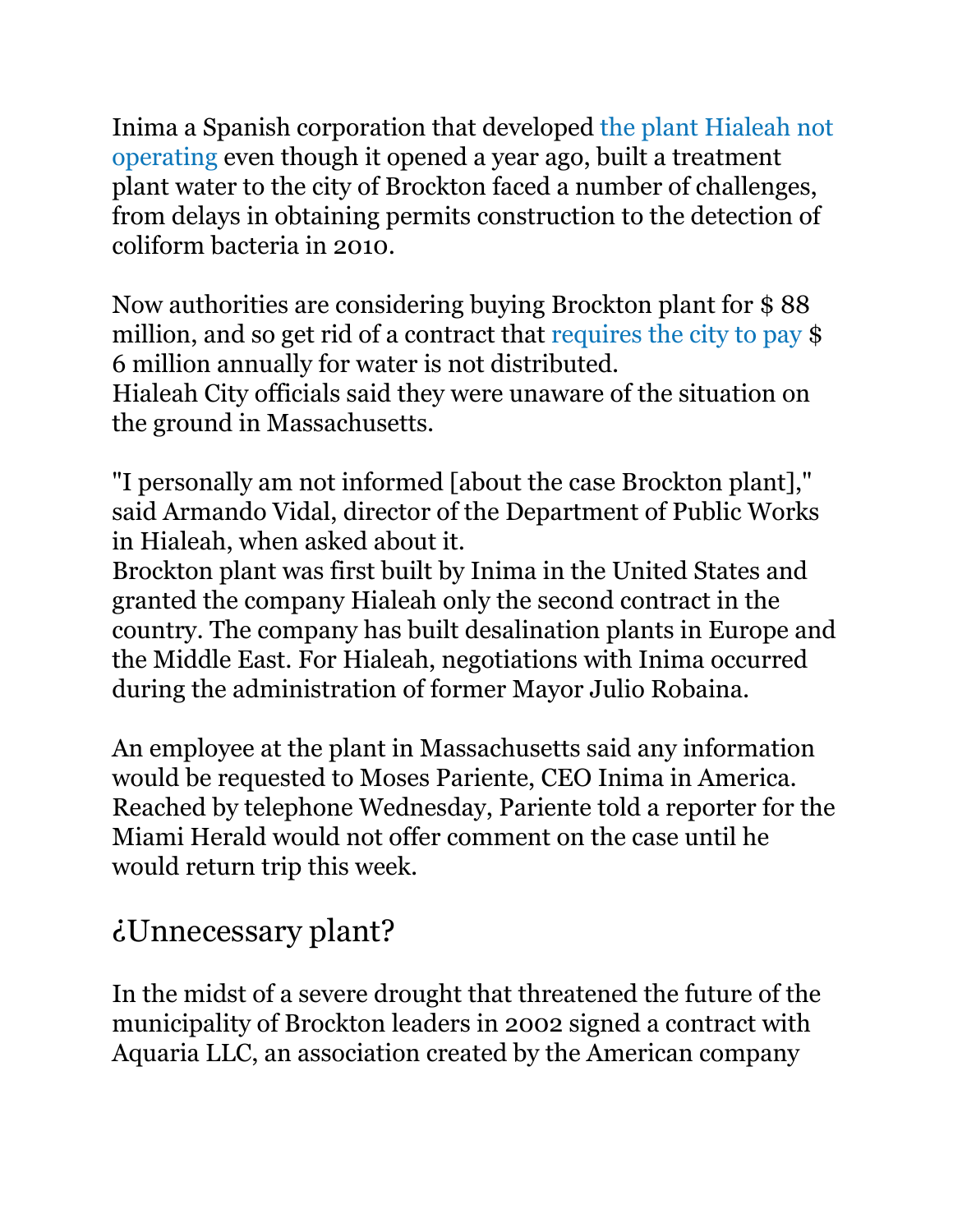Inima and Bluestone Energy Services, to build the desalination plant, the which process the water from the Taunton River.

The --whose plant construction cost \$ 75 million and was financed with funds privados-- has capacity to produce up to 5 million gallons of water a day, but so far only produces enough to keep the system running, and discharge to the drain.

Originally the plant was to be opened in 2005, but the process of obtaining building permits took five years, according to reports from *The Enterprise,* a newspaper of Brockton. In 2008, a manager of Aquaria told the newspaper that the delay in obtaining permits was because the average state environmental agencies were not familiar with desalination processes-which converts salt water into drinking by special filters .

[Aquaria began construction in 2006 and the plant opened in](http://translate.googleusercontent.com/translate_c?depth=1&hl=en&rurl=translate.google.com&sl=es&tl=en&u=http://www.enterprisenews.com/x35060814/Desalinated-water-ready-to-flow-into-Brockton-but-does-the-city-need-it&usg=ALkJrhg8Tqjs0rWt_kVtLtDMszQ074IIMQ)  2008 .

However, by the time of opening, the services were not as necessary as originally planned, since the city implemented conservation measures that prevented water shortages likely to drought, [according to a report](http://translate.googleusercontent.com/translate_c?depth=1&hl=en&rurl=translate.google.com&sl=es&tl=en&u=http://www.bostonmagazine.com/news/article/2013/05/28/brockton-desalination-plant/&usg=ALkJrhio0anbc9uvVM3GCv-5UURcma2gNA) from the *Boston Magazine.* In addition, the company planned development in the area that did not happen due to recession.

In 2010, *The Enterprise* reported Aquaria violated a federal [standard of drinking water, when some samples showed the](http://translate.googleusercontent.com/translate_c?depth=1&hl=en&rurl=translate.google.com&sl=es&tl=en&u=http://www.enterprisenews.com/x1621194331/Aquaria-plant-violates-drinking-water-standard&usg=ALkJrhh1bVwgMQXb9-LBjC_7hnj0b3joEA)  presence of coliform bacteria. At that time an official from the plant said it may have been an error in the samples, according to the publication. It is unclear how or when the problem is corrected.

The plant stopped delivering water to Brockton in 2011 and so far [has not found another customer](http://translate.googleusercontent.com/translate_c?depth=1&hl=en&rurl=translate.google.com&sl=es&tl=en&u=http://www.enterprisenews.com/article/20110823/News/308239804&usg=ALkJrhjooalvY30rB0-JgDSPY8Xz9nOPug) .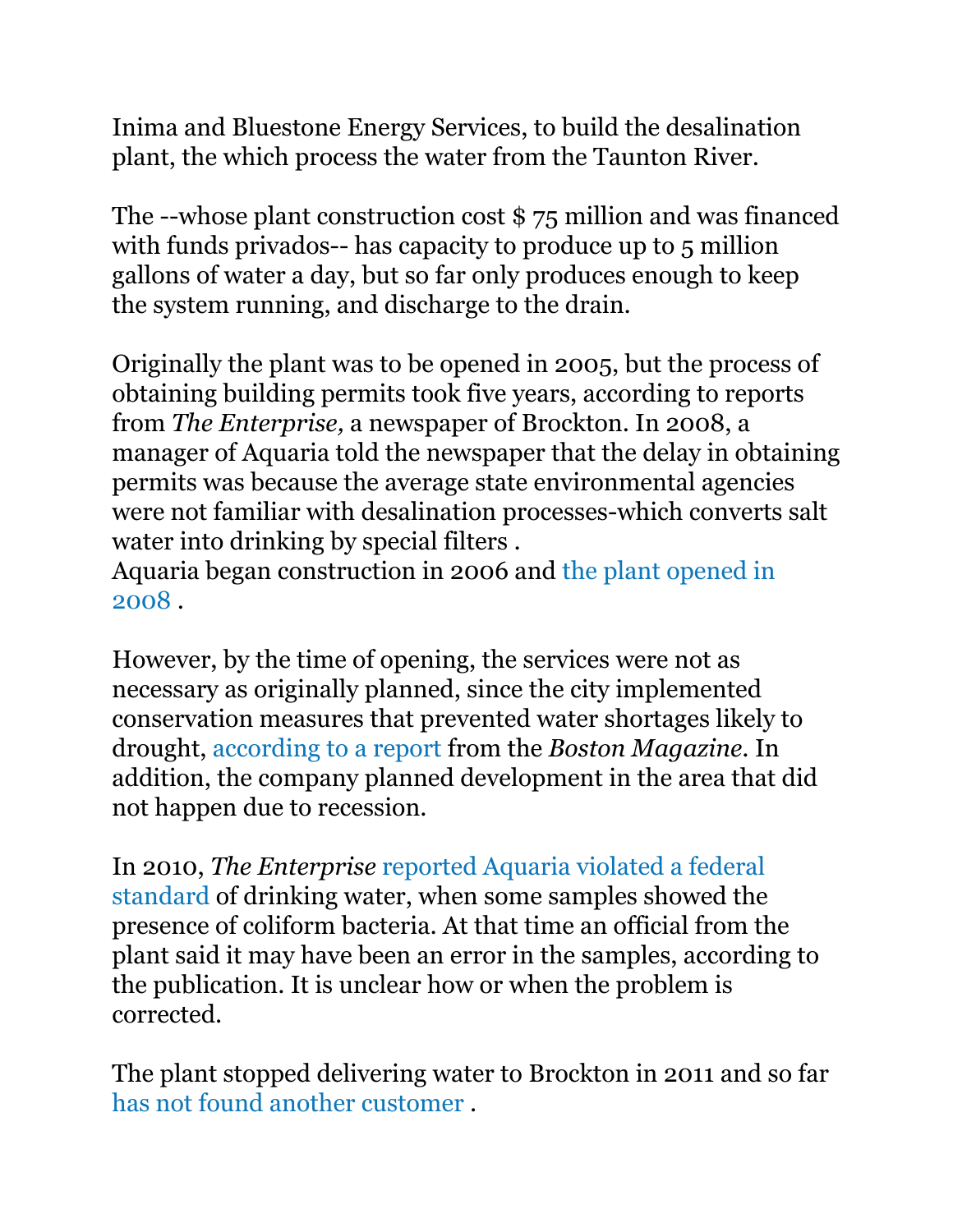On Thursday, the vice president of the Council of Hialeah, Luis Gonzalez, said a week ago he began to hear rumors that Inima also faced problems with a water plant he built in another state.

## Opposition to the project

In 2010, Gonzalez along with then Hialeah Council President and now mayor of that city, Carlos Hernandez, did not support the second reading approval Inima contract to build the plant in West Hialeah.

"I was not informed about this other controversy in Massachusetts," Gonzalez told the Miami Herald. "At that time [the Council session of 2010] I did not vote in favor of hiring the company [Inima on second reading] because I wanted a little longer, wider a period to analyze the case, especially when dealing with a subject so important."

Mayor Hernandez did not answer several calls from The Miami Herald to pick your version. However, last week expressed his frustration this way to put delays plant launch Hialeah.

In Massachusetts, the contract signed more than a decade between Brockton and Aquaria provides that the city should pay \$ 120 million over 20 years to the company, but is not distributing water.

John Condon, Brockton finance chief, told the Herald on Thursday that the municipality pays the huge sum for the exclusive water service if necessary during a potential drought. "It's like a reservation. We have to be sure that water is available anytime you need it, "Condon said.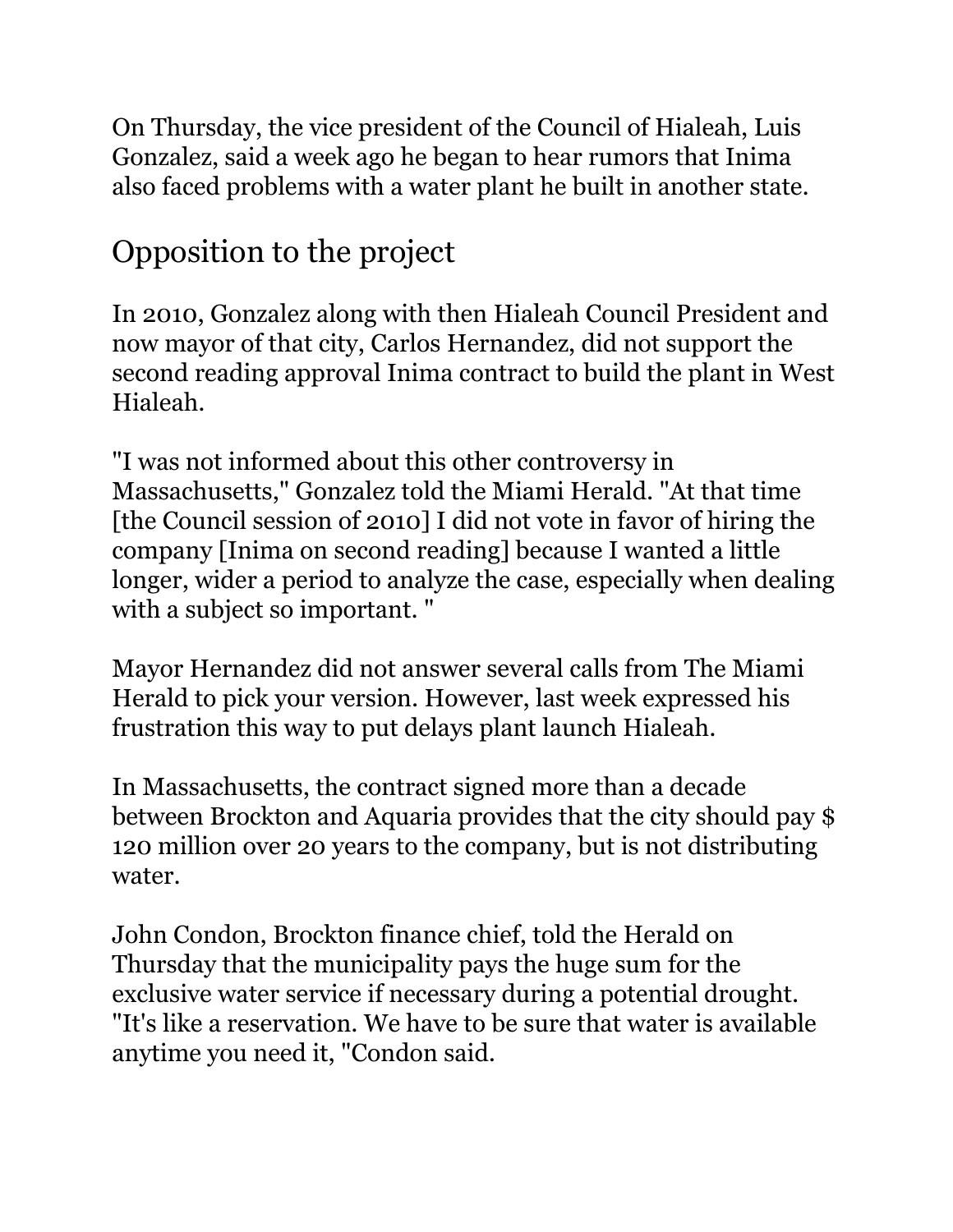Brockton Mayor Bill Carpenter, recently proposed to buy the plant to the company, if a financial study being conducted determined that the city would save money in charge of the operation. Some criticize Carpenter's proposal, arguing that operational costs represent costs for the municipality.

Condon said economic Inima also records unable to sell water to other communities lost, possibly due to limitations imposed by

"Our interest in buying the plant has to do with the nature of the contract, not Inima performance under the contract," Condon said. "[Inima] has done the best he could."

## Inaugurated unfinished

[A year after the plant been inaugurated Hialeah, Hernandez](http://translate.googleusercontent.com/translate_c?depth=1&hl=en&rurl=translate.google.com&sl=es&tl=en&u=http://www.elnuevoherald.com/noticias/sur-de-la-florida/article3078309.html&usg=ALkJrhh0IFcwWYDyfu2Z95b4K773vOyOXg)  admitted for the first time that this inauguration ceremony actually obeyed the completion of construction of the infrastructure, but not to the approval of water quality by the health authorities .

During the inauguration ceremony held a week before the elections for reelection as Mayor Hernandez, numerous county [politicians and Hialeah appeared to provide water processed in](http://translate.googleusercontent.com/translate_c?depth=1&hl=en&rurl=translate.google.com&sl=es&tl=en&u=http://www.elnuevoherald.com/noticias/sur-de-la-florida/article2027616.html&usg=ALkJrhgWwWTUllSLfylwVnE9ro1TF1wT8A)  the plant , but in reality it was bottled water.

Construction of the plant for \$ 100 million was funded by 50 percent of Miami Dade County funds and half in bond debt managed by the City of Hialeah. In this regard, Vidal said that the city has been well evaluated by a rating agency risk as to the bonds issued, according to a financial report released Monday. According to Hernandez, the second stage of development of the Water Plant, which includes the adoption of water quality for all